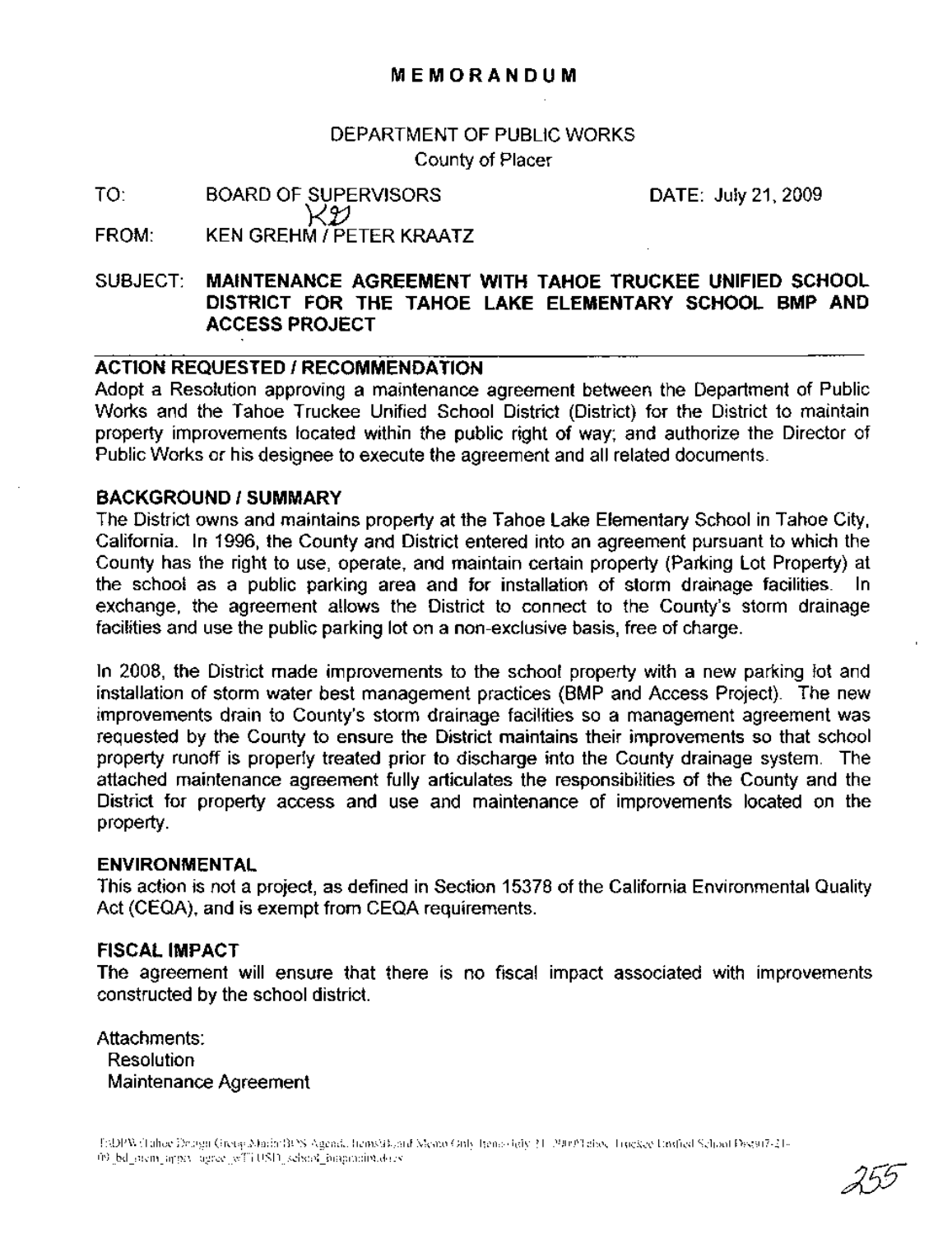# Before the Board of Supervisors County of Placer, State of California

| In the matter of: A RESOLUTION APPROVING | Resol. No: 2008. 2009. 2009. 2010. 2010. 2011. 2012. 2012. 2012. 2013. 2014. 2015. 2016. 2017. 2017. 2017. 20 |
|------------------------------------------|---------------------------------------------------------------------------------------------------------------|
| AND AUTHORIZING THE DIRECTOR OF          |                                                                                                               |
| PUBLIC WORKS TO EXECUTE THE              | Ord. No: <u></u>                                                                                              |
| MAINTENANCE AGREEMENT BETWEEN            |                                                                                                               |
| PLACER COUNTY AND THE TAHOE-TRUCKEE      |                                                                                                               |
| UNIFIED SCHOOL DISTRICT                  |                                                                                                               |
|                                          |                                                                                                               |

The following RESOLUTION was duly passed by the Board of Supervisors

of the County of Placer at a regular meeting held \_

by the following vote on roll call:

Ayes:

Noes:

Absent:

Signed and approved by me after its passage.

Attest: Clerk of said Board Chairman, Board of Supervisors

BE IT HEREBY RESOLVED by the Board of Supervisors of the County of Placer, State of California, that this Board approves and authorizes the Director of Public Works to execute the attached Maintenance Agreement between Placer County and the Tahoe-Truckee Unified School District that defines access and maintenance responsibilities of the County and District at the District's Tahoe Lake Elementary School property located in Tahoe City, California.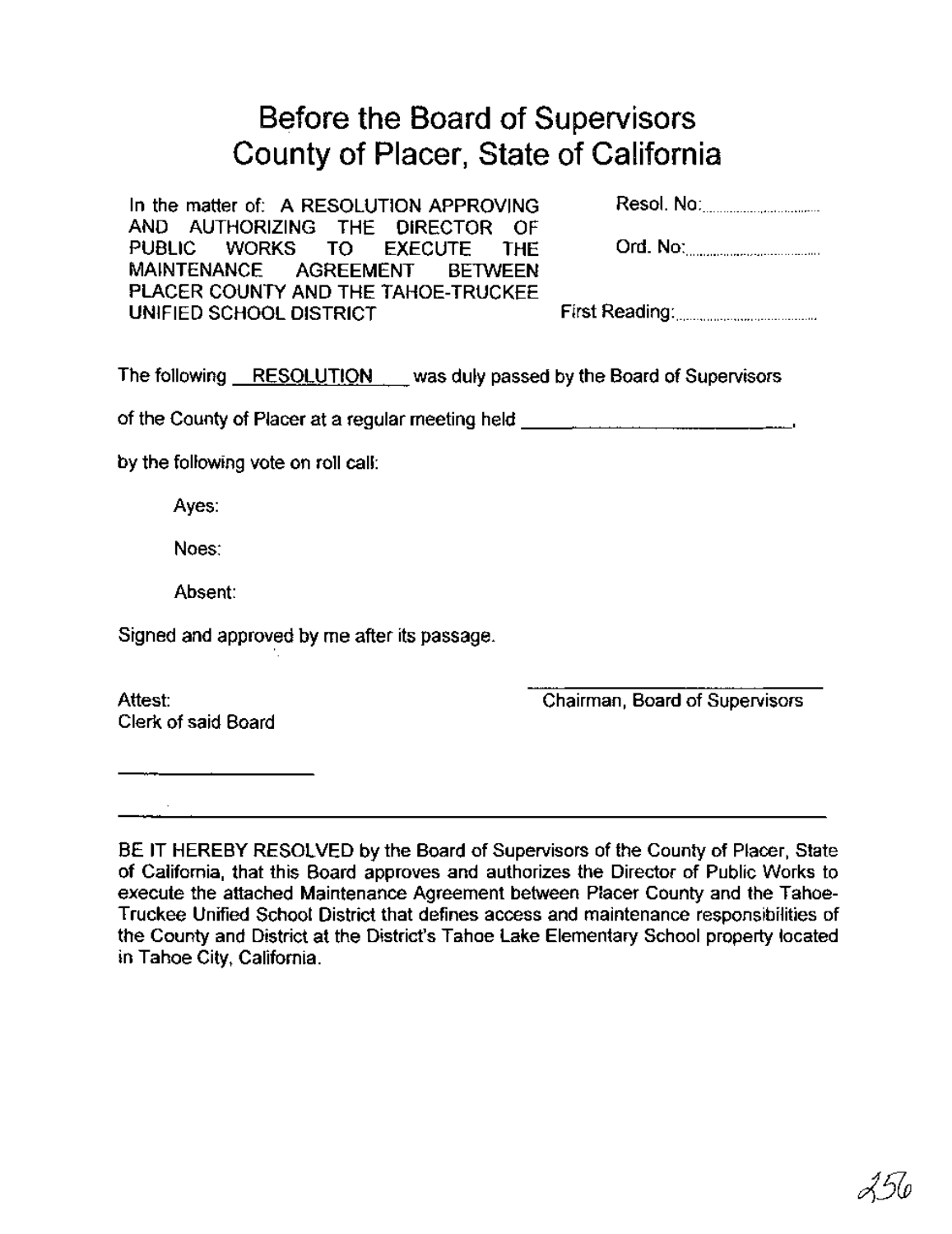## **TAHOE LAKE ELEMENTARY SCHOOL BMP AND ACCESS PROJECT MAINTENANCE AGREEMENT**

This Agreement ("Agreement") is made this \_\_ day of ,2009 by and between the County of Placer ("County") and the Tahoe-Truckee United School District ("District").

WHEREAS, District is the owner of the real property located in Tahoe City, California, comprised of the three parcels, which are described in the Legal Descriptions provided in the attached Exhibits A and B and shown on the tract maps attached as Exhibit C, all of which are incorporated herein by reference, and

WHEREAS, County and District entered into an Agreement dated August 20, 1996 ("1996 Agreement"), which is attached hereto as Exhibit D, pursuant to which the County has the right to use, operate and maintain certain property ("Parking Lot Property") at the Tahoe Lake Elementary School as a parking area and for storm drainage facilities, and

WHEREAS, The 1996 Agreement provides that connection to the County's storm drainage facilities and use of the public parking lot are available to the District on a nonexclusive basis, free of charge, as consideration for the County's use of the Parking Lot Property.

WHEREAS, In 2001, the Parties agreed by amendment to the 1996 Agreement to extend the term of the Easement to fifty (50) years with a requirement that early termination by District would require five (5) years notice in consideration for an unrelated property transaction.

WHEREAS, District has submitted Improvement Plans for the Project referred to as the BMP and Access Project for the Tahoe Lake Elementary School ("the Project"), which are attached hereto as Exhibit E (the "Improvement Plans") to the County and Tahoe Regional Planning Agency (TRPA) for approval and intends to implement Best Management Practices (BMPs) that comply with TRPA requirements, and

WHEREAS, the Improvement Plans include improvements to the existing District connection to the County's Storm Drain System, and

WHEREAS, the parties wish to establish a written agreement further amending the 1996 Agreement to memorialize the rights and obligations of the Parties relative to the Project and the District's existing connection to the County Storm Drain System for the Project.

NOW, THEREFORE, THE PARTIES AGREE AS FOLLOWS:

1. The Parties agree that the foregoing recitals are true.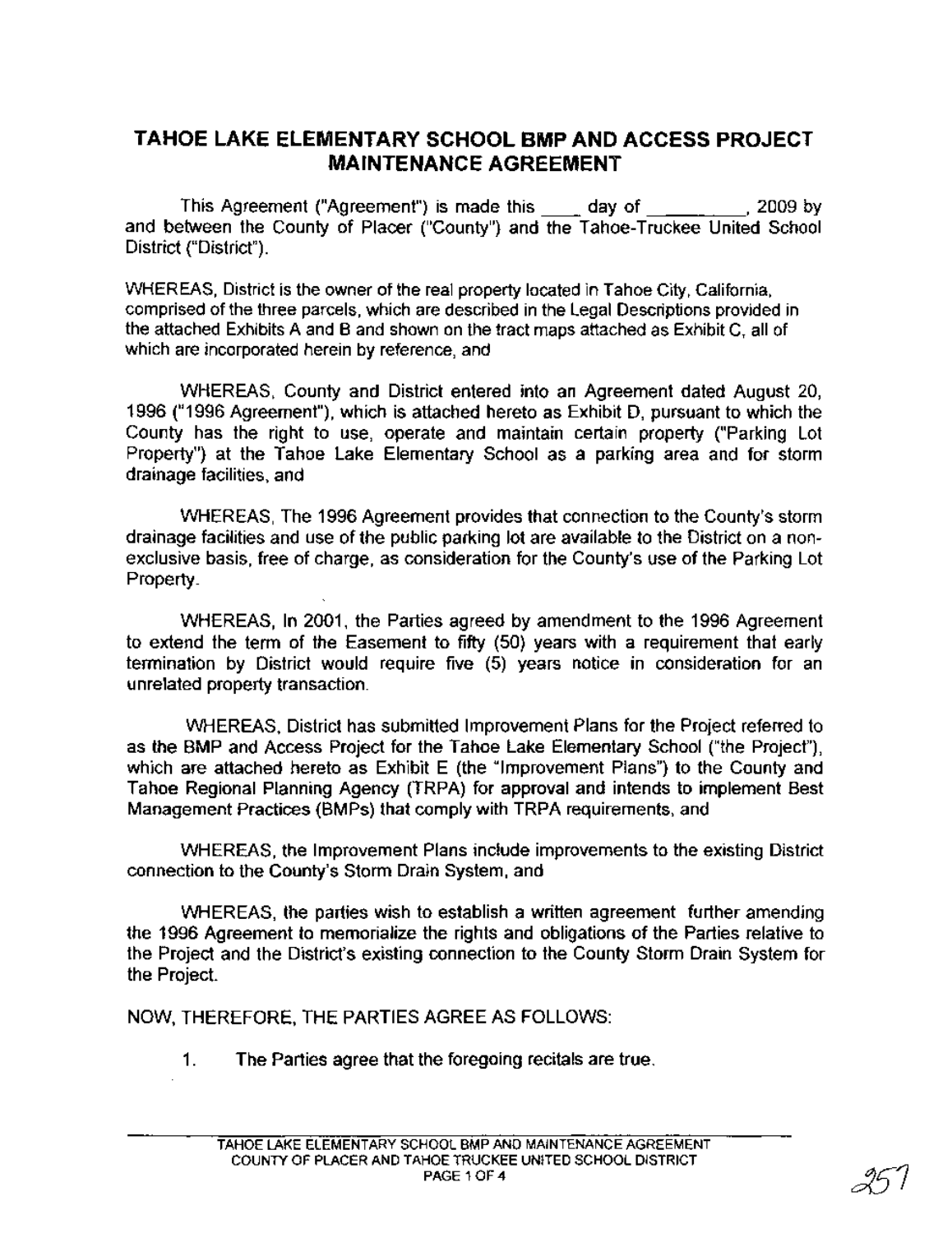2. The District shall maintain the Project in accordance with all laws, regulations and ordinances governing its connection to and use of the County Storm Drain System, and shall employ Best Management Practices (BMPs) with respect to its use of the County Storm Drain System to the satisfaction of the Lahontan Regional Water Quality Control Board (LRWQCB). Specifically, this obligation includes maintenance of the pretreatment BMPs in accordance with LRWCB standards as related to the Project water quality improvements referenced in Exhibit E.

3. The County shall permit the District to continue to connect to the Storm Drain System, including but not limited to connection of the Project to the Storm Drain System, as consideration for the County's access to and use of the Parking Lot Property. District shall be entitled to use said Storm Drain System free of charge for as long as the County continues to have the right to use, operate and maintain the parking lot facilities on the Parking Lot Property pursuant to the 1996 Agreement.

4. At such time as the County's right to use, operate and maintain the parking lot facilities on the Easement shall expire or be terminated by the District, the District shall be obligated to pay a Maintenance Fee in accordance with Section 5 herein as District's share of its cost of the County's Storm Drainage System. However, as long as County continues to have the rights provided under the 1996 Agreement to use, operate and maintain the parking lot and storm drainage facilities located on the Parking Lot Property, and the conditions of Section 2 are met, County agrees to waive payment by District of the Maintenance Fee.

- 5. The Maintenance Fee (if required) shall be calculated as follows:
	- A. The base year 2008-2009 fee shall be \$3,264.04 and shall be calculated as follows: \$906.68 X 3.6, where 3.6 is the total area in acres of impervious surface that does not infiltrate on the Property;
	- B. The Maintenance Fee shall be adjusted on July 1 of each year by the April to April percentage change in the 20-Cities Construction Cost Index as published in the Engineering News Record, or an equivalent publication in the event the Engineering News Record is no longer published. County shall send District an invoice stating the adjusted fee by June 1 of each year. The invoice shall be due and payable within thirty (30) days of District' receipt of the County invoice.

6. In the event the District shall fail to maintain the Project and/or to employ BMPs in accordance with its obligations under Section 2 of this Agreement, the District shall have one (1) year from the date of County notice to District of County's discovery to correct said conditions or to object to the County's determination that corrective action is reqUired. Should the District fail to correct said conditions within one (1) year from the date of discovery or to object to the County's determination that corrective action is required. District shall thereafter be obligated to pay the Maintenance Fee,

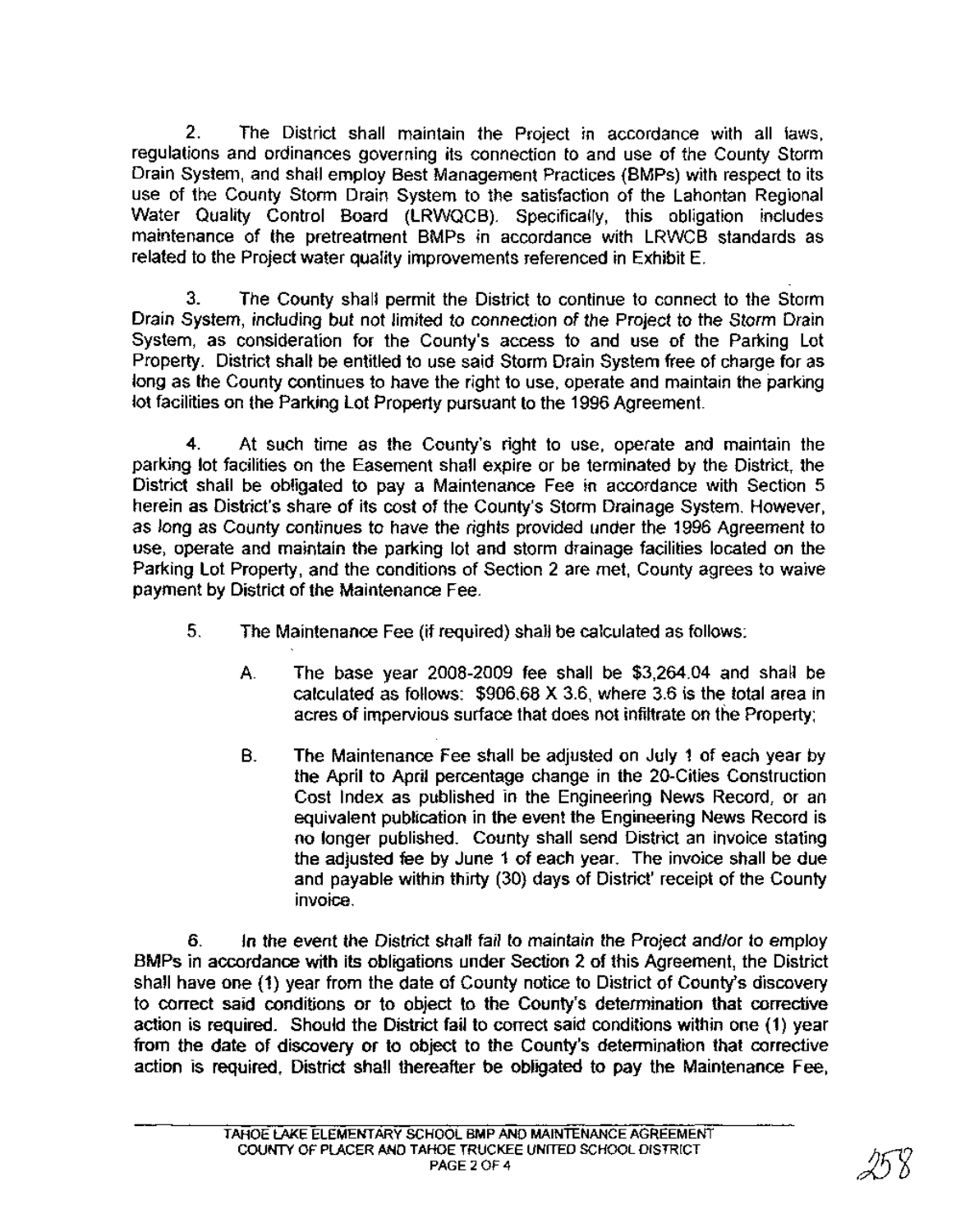calculated in accordance with Section 5 herein, until such time as corrections are made.

Any disputes over whether or not the District has failed to maintain the Project and/or to employ the BMPs in accordance with its obligations under Section 2 of this Agreement shall be subject to mediation and if not resolved, may be submitted to a neutral court of competent jurisdiction in the State of California within the meaning of Code of Civil Procedure section 394, by either party.

7. In the event a County Service Area, assessment district or other special district is formed whose sole or partial purpose is the institution and collection of storm drain maintenance fees and/or connection fees, the District's obligation to participate therein, and the determination and collection of any fees to be assessed to the District pursuant thereto, shall only be established pursuant to the mutual agreement of the Parties, considering the District's obligations and rights under this agreement at which time this Agreement shall be terminated. If the parties cannot agree as to whether fees will be assessed and if so, how much, the issue shall be subject to mediation and if not resolved, may be submitted to a neutral court of competent jurisdiction in the State of California, within the meaning of Code of Civil Procedure section 394, by either party.

8. This Agreement shall be binding on the heirs, successors and assigns of the parties.

9. This Agreement shall remain in full force and effect as long as all or any portion of the Property is connected to the County Storm Drain System, unless sooner terminated pursuant to the provisions hereto.

10. Notices and payments pursuant to this Agreement shall be sent by U.S. mail or personally delivered to the following addresses, or at such other place as provided to the other party in writing:

## **COUNTY**

Placer County Department of Public Works 10825 Pioneer Trail, Suite 105 Truckee, CA 96161

## **OWNER**

Tahoe-Truckee Unified School District Administration Office 11839 Donner Pass Road Truckee, CA 96161

11. Except as otherwise expressly provided herein, the terms and conditions of the 1996 Agreement, as amended in 2001, shall remain in full force and effect.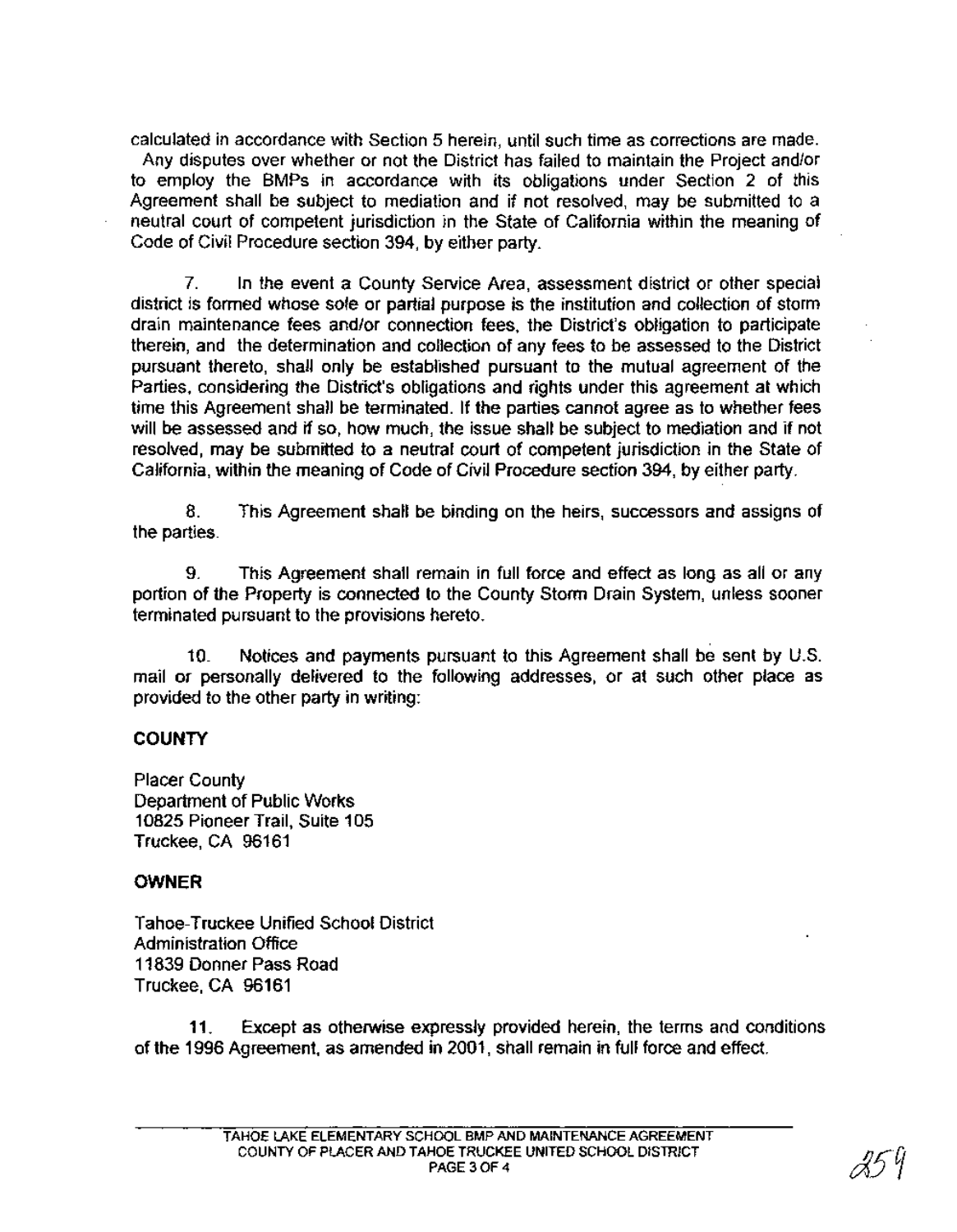IN WITNESS WHEREOF, the parties have executed this Agreement on the date first above written.

#### **COUNTY**

#### **DISTRICT**

| Bν:         | Bv:                |
|-------------|--------------------|
| Print Name: | <b>Print Name:</b> |
| Title:      | Title:<br>____     |

APPROVED AS TO FORM:

Placer County Counsel

Attachments: Exhibit A - Real Property Exhibit B - Plat Exhibit C - Assessor's Map of APNs 094-080-001; 094-101-002, 003, 004 Exhibit D - Tahoe Lake Elementary School

2160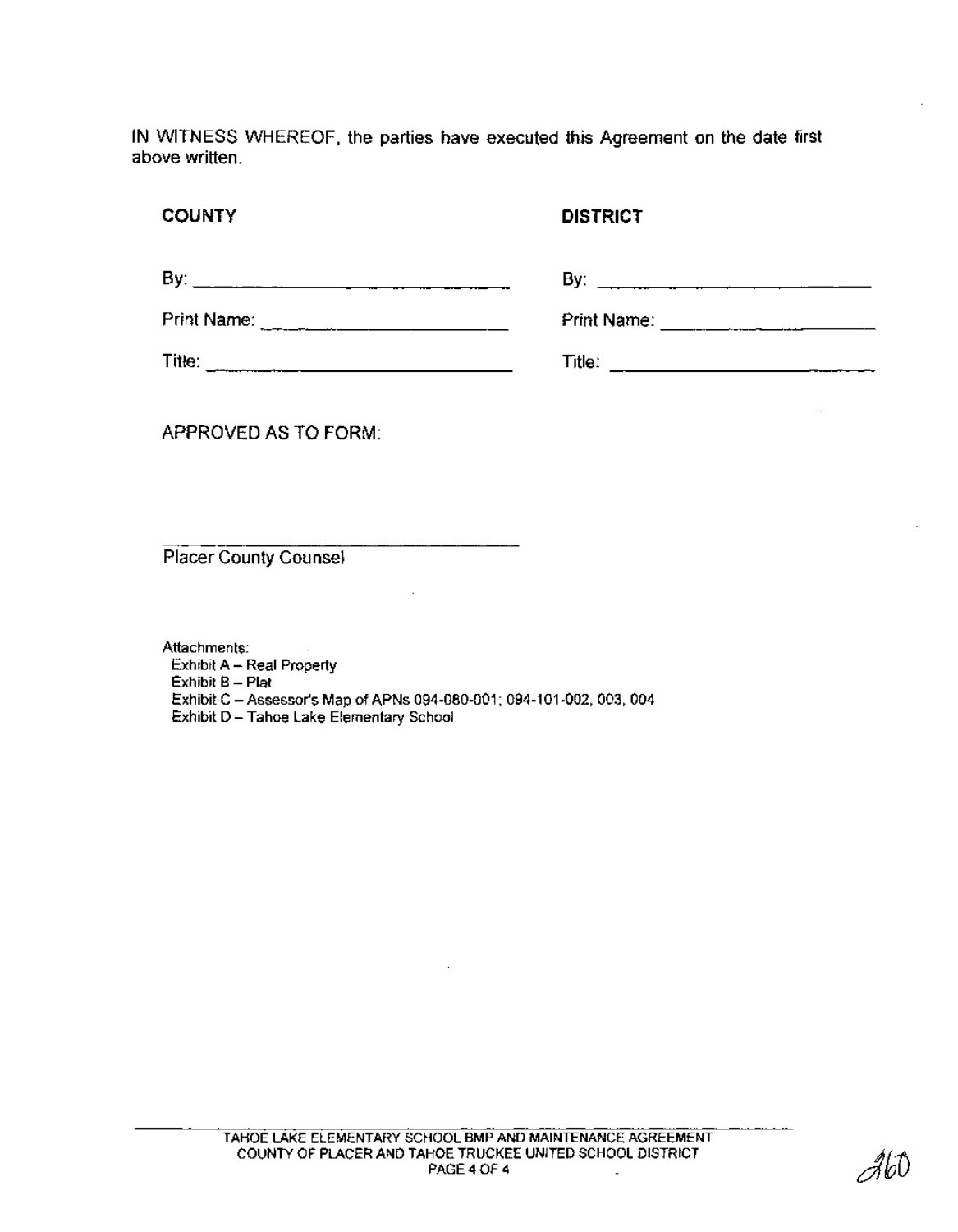#### EXHIBIT A - LEGAL DESCRIPTION TAHOE LAKE ELEMENTARY SCHOOL

A parcel ofland situated in Section 6, Township 15 North, Range 17 East, M.D.B. and M., Placer County, California, being a portion of Lots 1, 2 and 3, Block 3, Tahoe City Subdivision as shown on Roll 7A, Placer County Official Records, said parcel being more particularly described as follows:

COMMENCING at the North corner of Lot A, of the Fairway Tract Subdivision as shown in Book D of Maps at Page 83, Placer County Official Records and also being a point on the Southeast right ofway line ofFairway Drive and considering the Meridian ofthis description to be the same as said Fairway Tract Subdivision as shown in Book D of Maps at Page 83;

Thence North  $51^{\circ}43'00''$  East 115.20 feet along the Southeast right of way line of Fairway Drive also the Northwest right of way line of said Lot 1, Block 3, Tahoe City Subdivision to the Southwest right of way line of Grove Street;

Thence South  $45^{\circ}48'00''$  East  $814.50$  feet more or less along the Southwest right of way line of Grove Street also the Northeast line of said Lot 1, Block 3, Tahoe City Subdivision to an angle point the POINT OF BEGINNING;

Thence continuing South  $45^{\circ}48^{\circ}00$ " East  $400.00$  feet more or less along the Southwest right of way line of Grove Street to the Northwest line of a Record of Survey No. 1735 as shown in Book 14 of Surveys at Page 58 Placer County Official Records;

, Thence South 44°12'00" West 200.00 feet along said Northwest line ofthe Record of Survey No. 1735 as shown in Book 14 of Surveys at Page 58 to an angle point;

Thence North 45°48'00" West 400.00 feet more or less to an angle point;

Thence North 44°12'00" East 200.00 feet to the POINT OF BEGINNING.

Said parcel contains 80,000 sq.ft. more or less or 1.84 Acres more or less.

Attached hereto is a plat labeled exhibit "B" and by this reference made a part hereof.

Prepared by:

Kenneth B. Foster R.C.E. 20257

Date License Expires 9-30-09

K.B. Foster Civil Engineering Inc P.O. Box 129 Carnelian Bay, CA. 96140, (530) 546-3381

 $2\ell$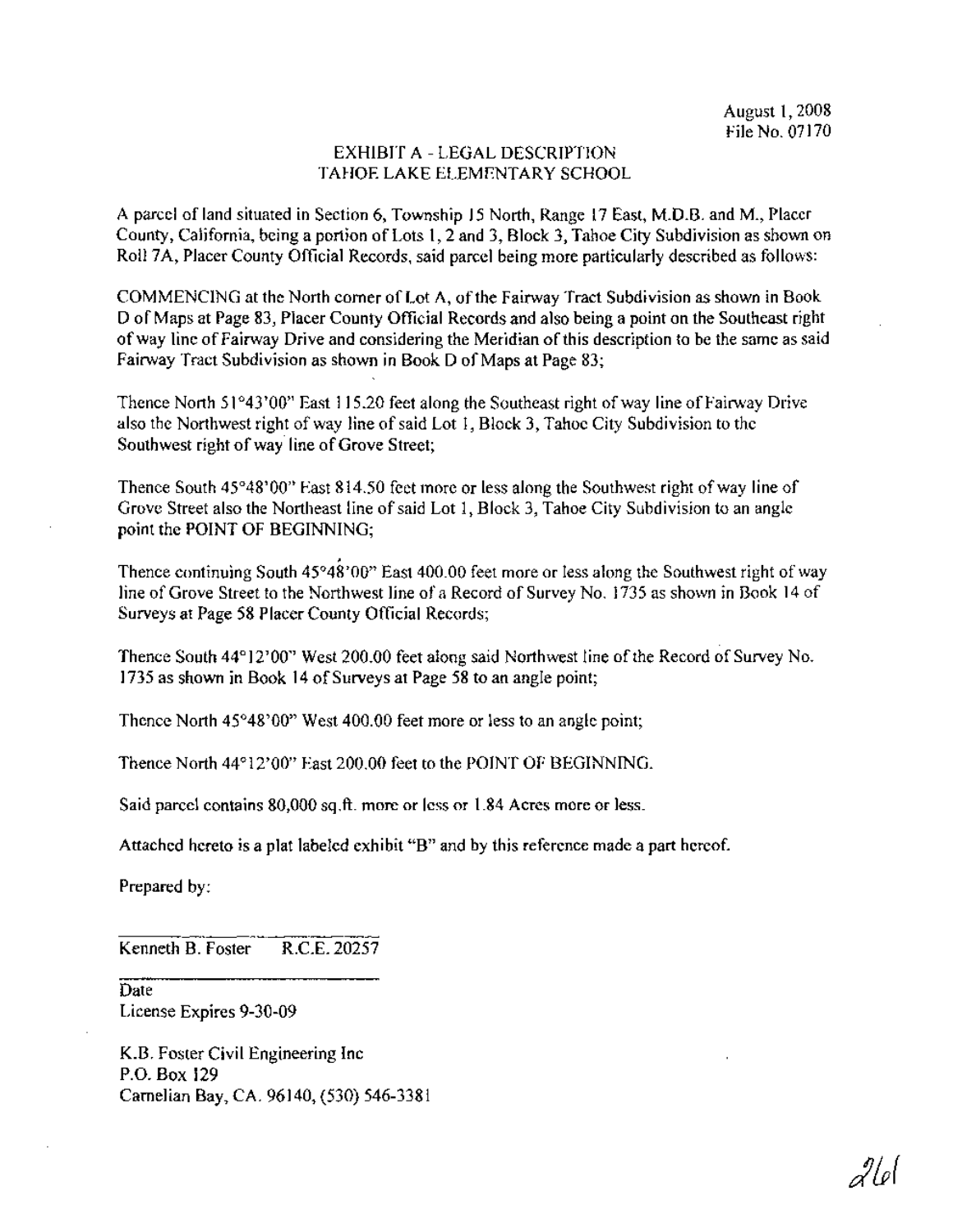

2li/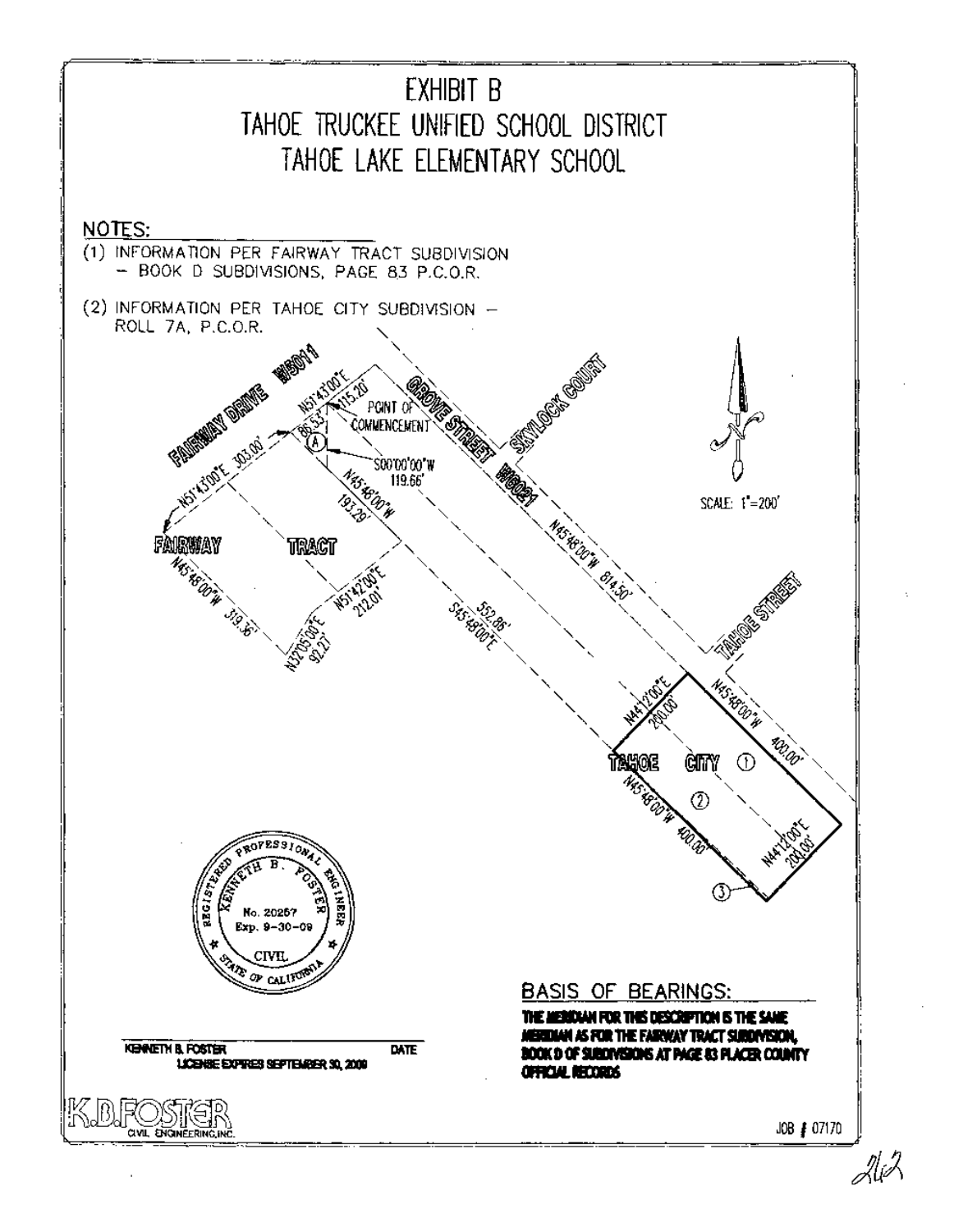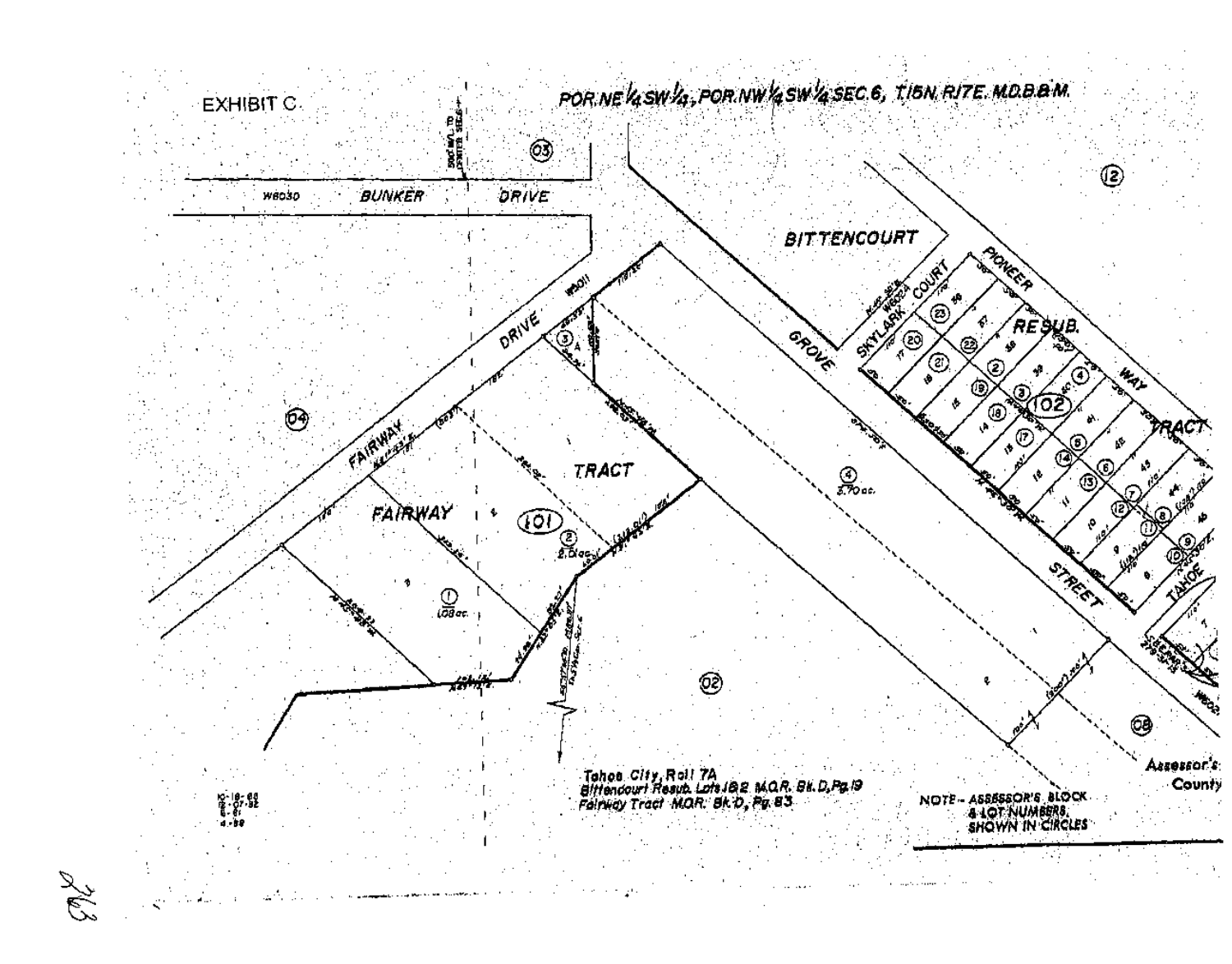

03–17–2000 SKS<br>Paga Radrown Par Goeskap Information.

Assessor's Block Assessor's Parci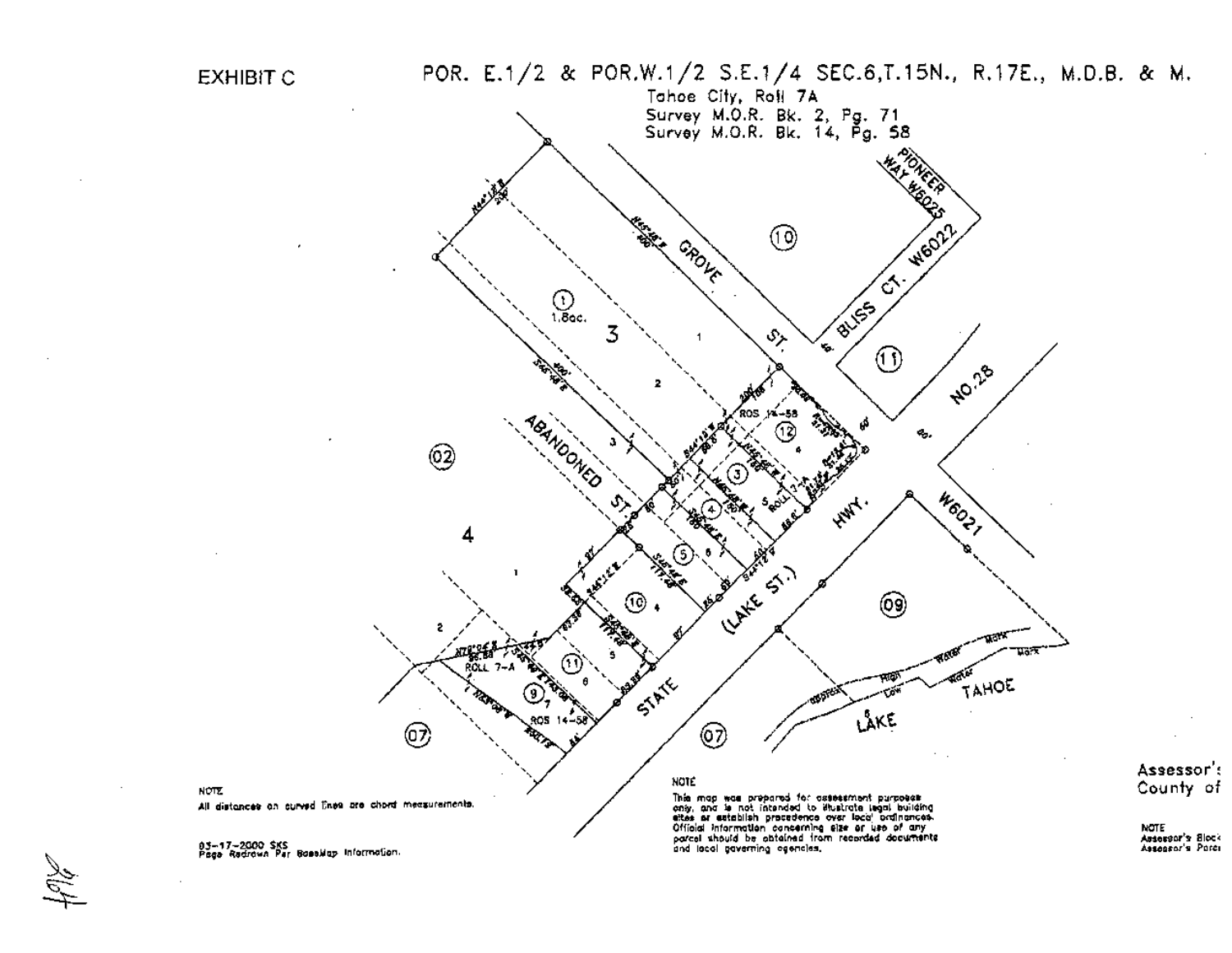# EXHIBIT D

l<br>İ 'I 1 *i* '.\

> i<br>|<br>| ,I

> > \ 'I

> > > I i

.1 :.j

#### AGREEMENT

This Agreement, made and entered into this 20th day of August 1996, by and between TAHOE-TRUCKEE UNIFIED SCHOOL DISTRICT, First Party, being hereinafter referred to as "SCHOOL DISTRICT", and PLACER COUNTY, Second Party, being hereinafter referred to as "COUNTY", for a parking lot adjacent to Tahoe Lake Elementary School.

#### RECITALS

WHEREAS, SCHOOL DISTRICT desires to cooperate with COUNTY in order to have better parking facilities nearby the school for general use during school events and activities; and

WHEREAS, COUNTY desires to complete the improvement of the parking facility on the school property in order to meet a portion of the mitigation requirements of the Tahoe City Improvement plan and related environmental documents, including the Tahoe City Urban Improvement Project BIR/EIS; and

WHEREAS, SCHOOL DISTRICT and COUNTY desire to cooperate with each other for the purpose of developing, operating, and maintaining parking and underground storm drain for the Tahoe City area, the Tahoe community and the SCHOOL DISTRICT; and

NOW THERBFORE, in consideration of the benefits to be derived from the improvements to be constructed by the COUNTY, it is mutually agreed between the parties hereto as follows:

1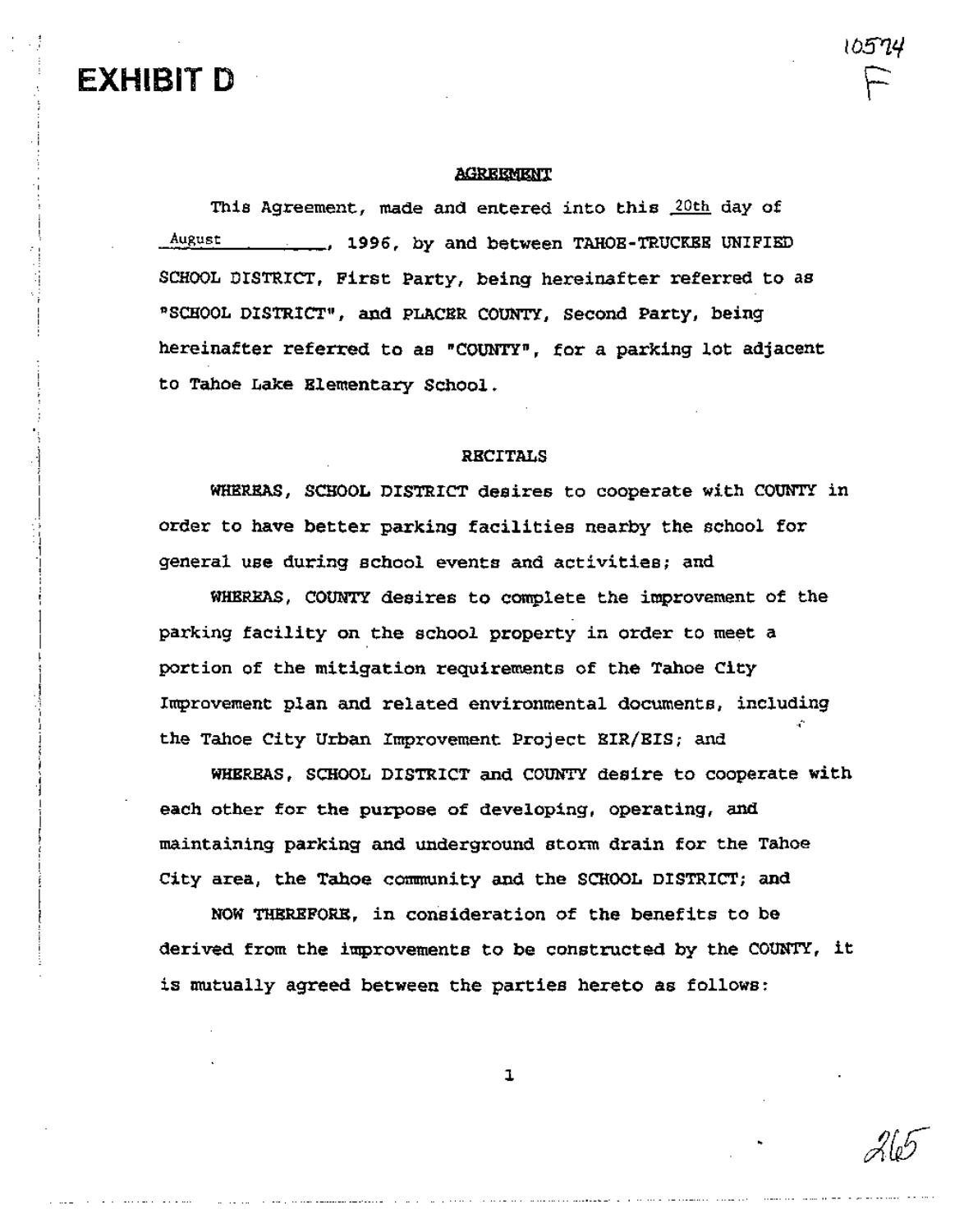## AGREEMENT REGARDING CONSTRUCTION AND MAINTENANCE OF PARKING LOT AT TABOR LAKB BLEMENTARY SCHOOL. TAHOE CITY

1. The SCHOOL DISTRICT hereby grants to the County of Placer the right to use that portion of the school grounds as set forth in Exhibit "A" at the Tahoe Lake Elementary School, Tahoe City, County of Placer, California, for the purpose of constructing, proceed with the project due to lack of sufficient available drainage facilities, for the use of the general public in the Tahoe City area, including use by the SCHOOL DISTRICT. If, prior to commencement of the project, COUNTY determines it is unable to operating, and maintaining a public parking facility and storm financing, COUNTY has the right to terminate the project, and shall notify SCHOOL DISTRICT within ten (10) days of any such decision to terminate.

1 -I -,

> $\mathbf{I}$ i

|<br>|<br>| 'J I

> I I i<br>! i

 $\left| \right|$ i -f j 'J -I '( ;<br>i i<br>! I 'I I I י<br>! : i<br>! i j -I

> \ I I J I I i -, \ |<br>!

> > I

l,, , --..------

and parking facilities, including drainage facilities on the for their approval prior to construction. Major improvements consent. SCHOOL DISTRICT agrees not to unreasonably withhold its consent and approval. COUNTY agrees to take all reasonable 2. The COUNTY shall have the right to develop, improve, COUNTY agrees to provide a copy of any such construction, and measures to limit any inconvenience during construction to the and/or material modifications to parking lot shall require mutual school grounds as indicated on Exhibit "A", attached hereto, and landscape, construct, operate and maintain such improvements, ·improvement plans in regard to said site, to the SCHOOL DISTRICT,

2

---~- ----- ~--~---- --- ------- --------\_.-------- -- - - .--\_..\_.----\_..\_---\_.\_-\_..\_----\_..\_----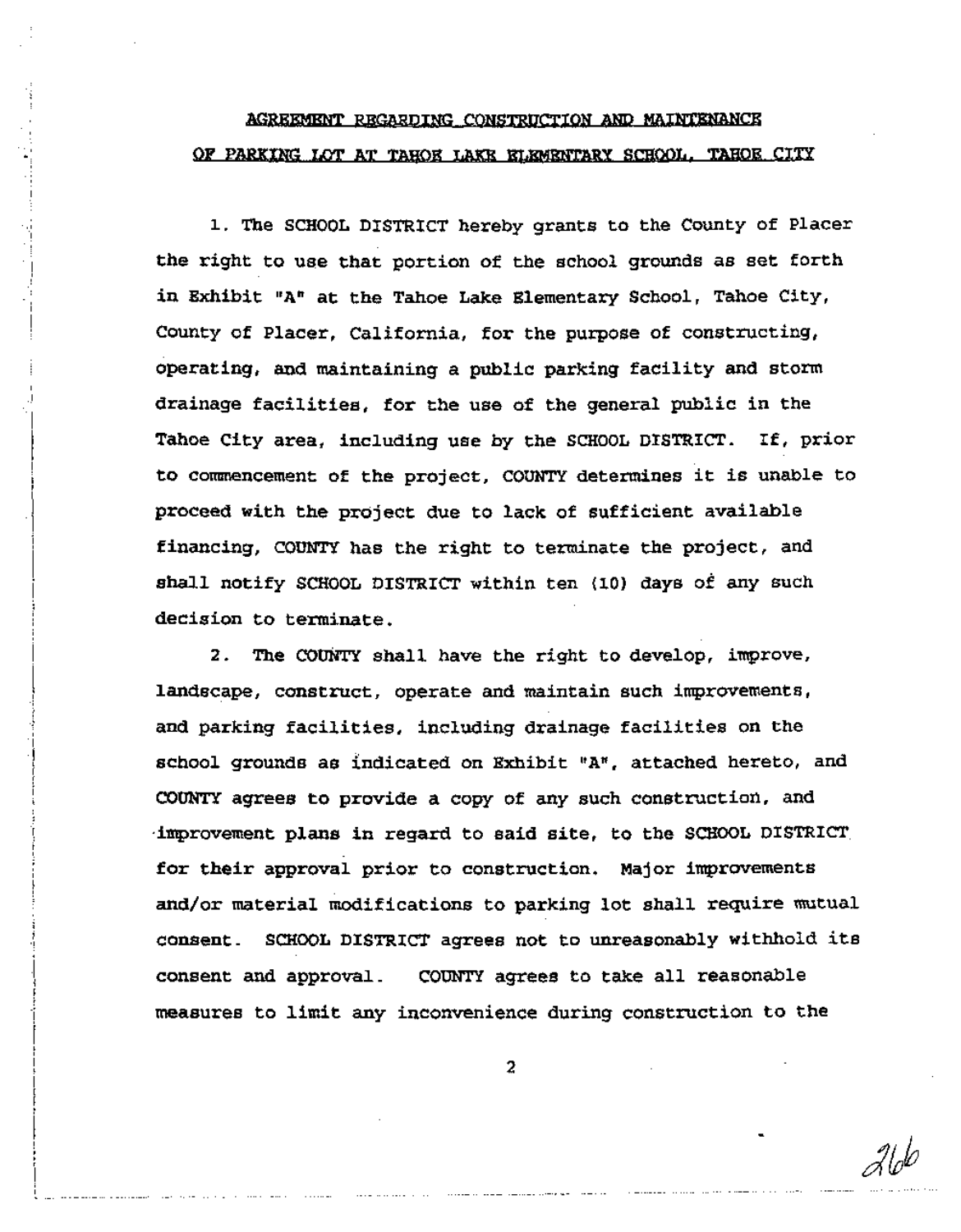greatest extent possible, in order to allow uninterrupted use of adjacent playfields. The facilities, as constructed, shall be available on a non-exclusive basis to the SCHOOL DISTRICT for its use. SCHOOL DISTRICT acknowledges that use of the parking facility will be open to the public at all times. Parking shall be free except as otherwise mutually agreed in writing.

-.\

i -I 'I, !

. i 1, -,, .j ! i I ! i I i<br>!

> I -I :\

> > !<br>!

 $\begin{bmatrix} \phantom{-} \\ \phantom{-} \\ \phantom{-} \end{bmatrix}$ 

.\ I --! -I -1 [<br>!<br>!

> I ! i 1 .<br>j I i<br>I -I I I I I -I

> > |<br>|<br>|

3. During the term of this agreement, COUNTY agrees to do all necessary maintenance and repair on the parking facilities, drainage system facilities, and landscaping, except that the SCHOOL DISTRICT shall maintain its landscaping and other improvements, if any, on district-owned areas that border upon the parking area. County shall provide for snow removal in the parking lot during the term of this agreement. County shall have the responsibility of responding to complaints, if any. Any exceptions to this provision shall be approved in writing by both parties.

4. The operation and maintenance of the parking area and storm drainage facility shall not interfere with the regular conduct of school activities.

s. parking lot improvements constructed, developed, or installed on the-site shall at all times during the term of this agreement remain the property of the COUNTY with the right of removal. In the event of any such removal, the property shall be left in at least as good a condition as existed prior to the construction of such developments, improvements and parking facilities. The cost of any such removal, restoration or repairs

3

26 I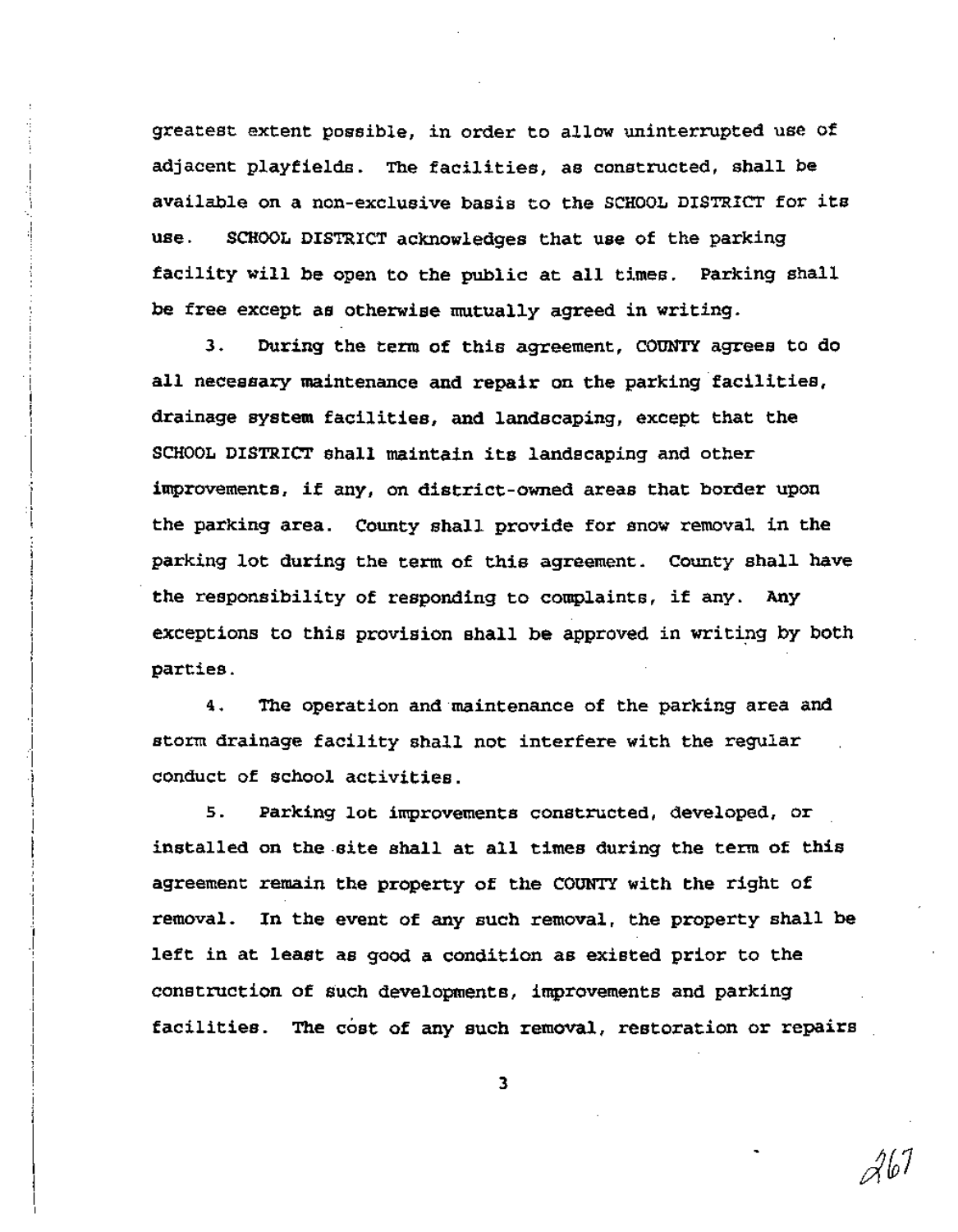shall be borne by the COUNTY.

·1  $\frac{1}{4}$ ! i· i ! i i .<br>:<br>:

> |<br>|<br>| ! ,

I I I .,

'I

'1

 $\cdot$ I l<br>İ

"' I -I

I -j ! "! '1

-j ! "r

> ! j .1

> > I I

6. Insofar as legally authorized, the COUNTY shall hold the SCHOOL DISTRICT and any of its officers, agents or employees, free and harmless from all liability, damages, costs or expenses which may arise by reason of any liability imposed by law because of injury to property or injury or death to persons received or suffered by reason of the use of the parking facilities including drainage facilities under the supervision and responsibility of the COUNTY, except to the extent any such injury is caused by the negligence or willful misconduct of SCHOOL DISTRICT, it's officers, agents or employees. The COUNTY agrees to assume all liability and pay all costs of any remediation required as the result of discovery of hazardous materials in the construction of the parking lot.

7. Insofar as legally authorized, SCHOOL DISTRICT shall hold the COUNTY and any of its officers, agents, or employees, free and harmless from all liability, damages, costs or expenses which may arise by reason.of any liability imposed by law because of injury to property or injury or death to persons received or suffered upon the school grounds, in regard to activities under the supervision of the SCHOOL DISTRICT, except to the extent any such injury is caused by the negligence or willful misconduct of COUNTY, it's officers, agents or employees .

If the SCHOOL DISTRICT should ever decide to sell or lease the property which is the subject of this Agreement, after complying

4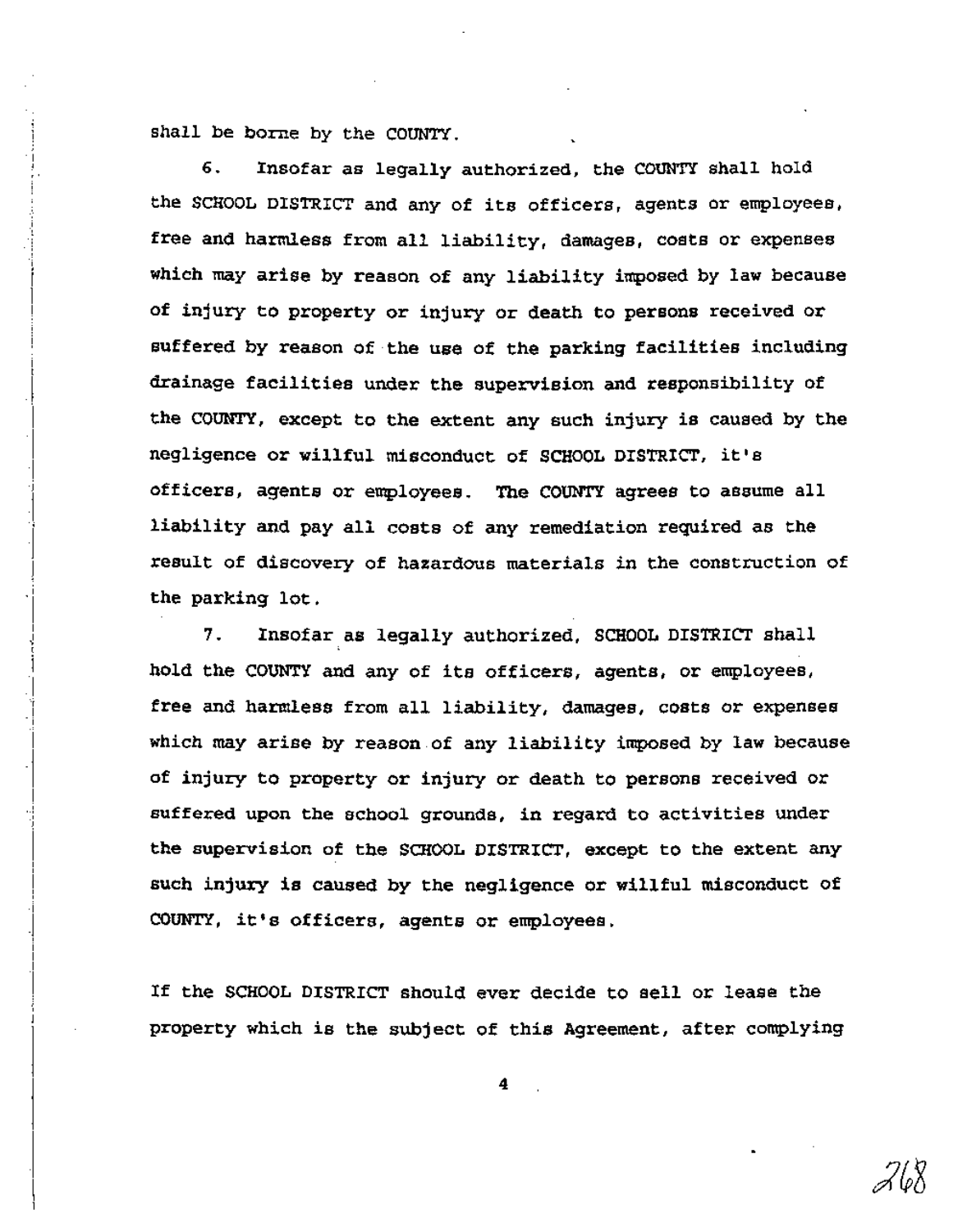. with Education Code Section 39363.5(a} and Government Code Section 54220, et seq., if the property is not leased or sold to a priority purchaser as listed in Government Code Section 54222, SCHOOL DISTRICT hereby grants to COUNTY the right of first refusal to lease or purchase said property, provided that DISTRICT and COUNTY are able to arrive at a mutually satisfactory price or lease payment pursuant to Education Code Section 39363.5(b). If COUNTY purchases said property, any remediation costs which COUNTY expends under the terms of this agreement over the amount of \$25,000. shall be applied toward the purchase price. Notwithstanding the foregoing, if the SCHOOL DISTRICT determines to sell or lease the entire Tahoe Lake Elementary School site, the COUNTY shall not have the right of first refusal as to this portion of the site. If, in regard to the above provisions, any future discussion arises as to the intent of the parties which cannot be clearly ascertained from the face of this agreement, the parties may refer to the letter dated July 19, 1996 from counsel for the SCHOOL DISTRICT to counsel for the COUNTY for further elaboration. A copy of that letter is attached hereto and labelled as Exhibit B.

į<br>!

\

i<br>I<br>I

'.1 oj

> :1 ':1 .1

> > I

I I ·1

i

I·1

l<br>E<br>E<br>E

 $\frac{1}{2}$ 

[ I |<br>|<br>|

l<br>İ I

8. SCHOOL DISTRICT agrees that it shall maintain in full force and effect during the term of this Agreement, insurance against liability for injuries to persons or property with limit of not less than Two Million Dollars (\$2,000,000) aggregate. COUNTY agrees .that it shall provide liability insurance, as <sup>a</sup> self-insured entity, and hereby does specifically agree to

5

21. Y

...\_----- -- --------- --.- - --- ---. - --------..\_---~ -- -- - - ---- - --- - -------- -- - --- - - - --- \_. \_.- -. \_\_ \_--- \_\_.\_ -.-.\_ '-'-'-' -... .-.\_.......•.....'-----\_ \_-- ,-\_ \_-' ".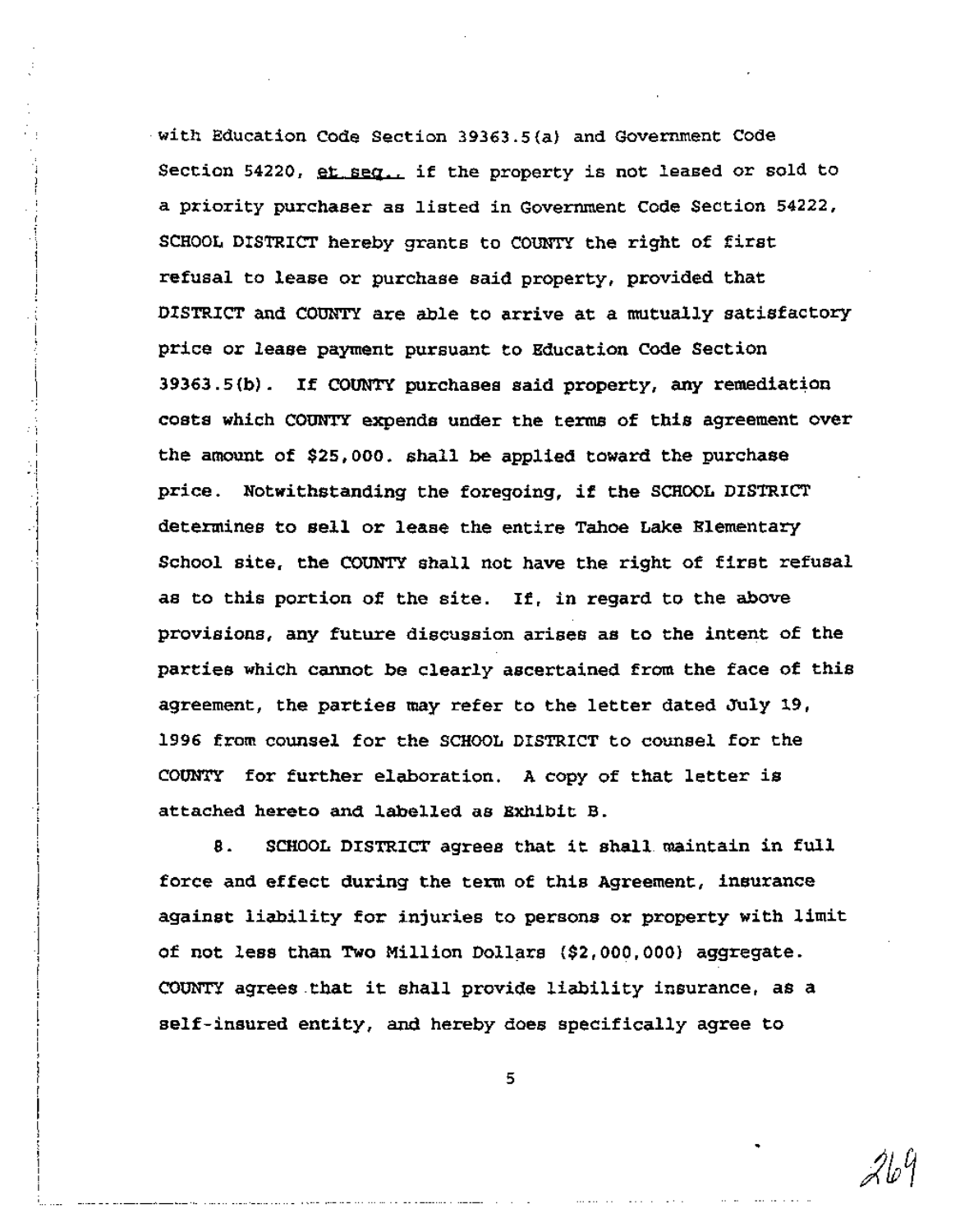indemnify SCHOOL DISTRICT in regard to any liability occurring on the parking area, which is the subject of this Agreement.

i I j I , -) -! :<br>! j

 $\left| \right|$ 

-I, -I

> j<br>i ار<br>ا 1 t j<br>|<br>| \ j I  $\begin{matrix} \vdots \\ \vdots \\ \vdots \end{matrix}$

> > $\frac{1}{1}$

9. The term of this Agreement shall initially be fifteen (15) years, and shall be subject to automatic renewal in five (5) year increments at the end of the initial fifteen (15) year term: If either party desires to terminate this Agreement at the end of the initial fifteen (15) year period or later, that party shall provide a minimum of sixty (60) months notice to the other party in advance of the effective date of such termination. The initial term of this Agreement shall begin on the date that this contract is finally executed.

10. SCHOOL DISTRICT acknowledges that the construction, provision, operation, and maintenance of the parking area and storm drainage facilities is for the mutual benefit of the SCHOOL DISTRICT and the Tahoe City area community and general public, and constitutes one of the mitigation measures for the changing of parking areas on the highway in the Tahoe City commercial area, pursuant to the Tahoe City Community Plan. This Agreement may be modified from time to time by mutual consent and written Agreement of the parties hereto. This agreement is not assignable, except upon mutual written agreement of both parties.

11. This Agreement shall be interpreted pursuant to the laws of the State of California. Any legal action related to this Agreement shall be brought in the Superior Court, County of Placer, State of California.

12. Notices: All notices, demands, requests and exercises

 $\measuredangle$  IU

6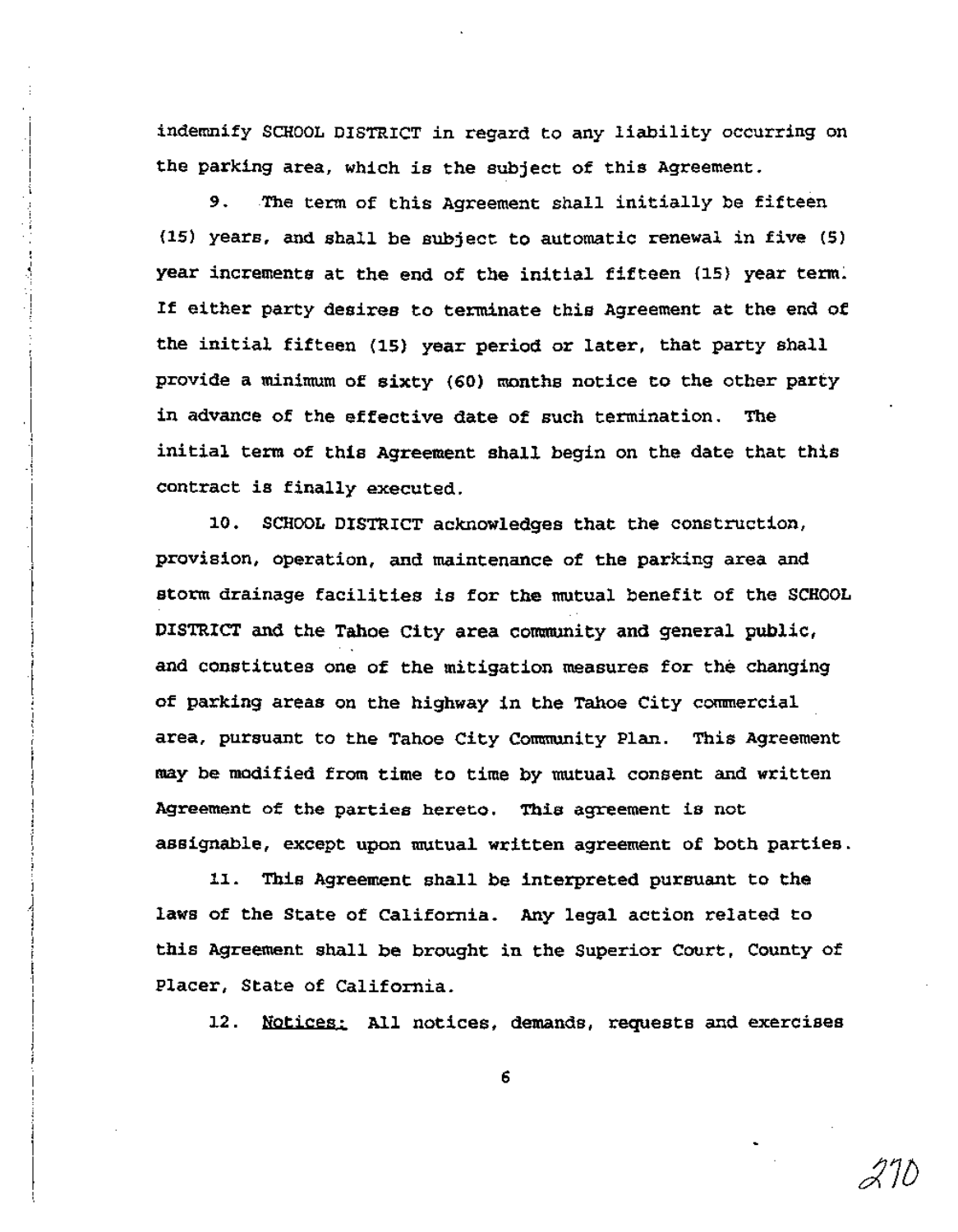under this Agreement by either party shall be hand delivered or sent by Federal Express or by United States mail, postage prepaid, addressed to the other party as follows:

To COUNTY: Placer County Dept. of Public Works

Attn: Robert Costa

Address: 11444 "B" Avenue Auburn, CA 95603 (916)889-7500

 $\langle\!\langle\!\langle \nu\!\rangle\!\rangle$ 

i<br>!

-I-j -I I -.I , I

> I l I

I

! -j -1 I I ! -j I

 $\frac{1}{1}$ 

 $\vdots$ 

|<br>|<br>|

1

To SCHOOL DISTRICT: Tahoe-Truckee Unified School District

> Attn: Tony Hesch, Director of Facilities

Address: 11839 Donner Pass Road Truckee, CA 96161 (916) 582-7621

13. IN WITNESS WHEREOF, SCHOOL DISTRICT and the COUNTY OF  $\langle\!\langle\!\langle\!\langle$ PLACBR respectively, pursuant to authorization of the SCHOOL DISTRICT'S Board of Trustees, and the COUNTY Board of Supervisors, has authorized and approved this Agreement and have authorized execution of the same by their designated officers and/or directors.

TAHOE-TRUCKEE UNIFIED SCHOOL DISTRICT

Authorized Representative of the Tahoe-Truckee Unified School District

Date:  $8 - 38 - 96$ 

Approved as to form:

Couñsel for SCHOOL DISTRIC

7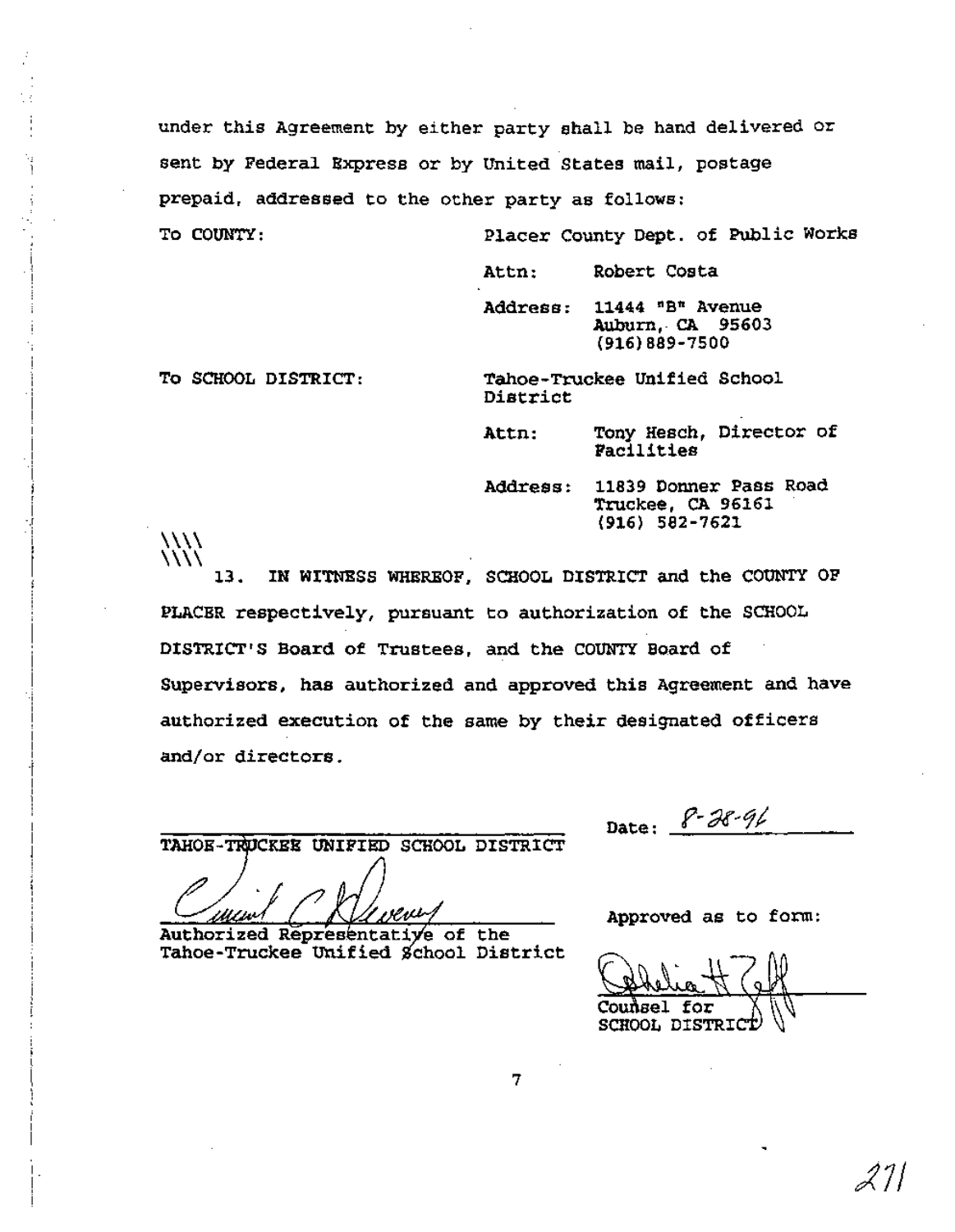COUNTY OF PLACER

 $By: \mathcal{L}$ 

CHAIRMAN, PLACER COUNTY BOARD OF SUPERVISORS

 $272$ 

Date:  $8 - 20.96$ 

Approved as to form: COUNTY COUNSEL PLACE

t:\coi\neg\trktahag.fit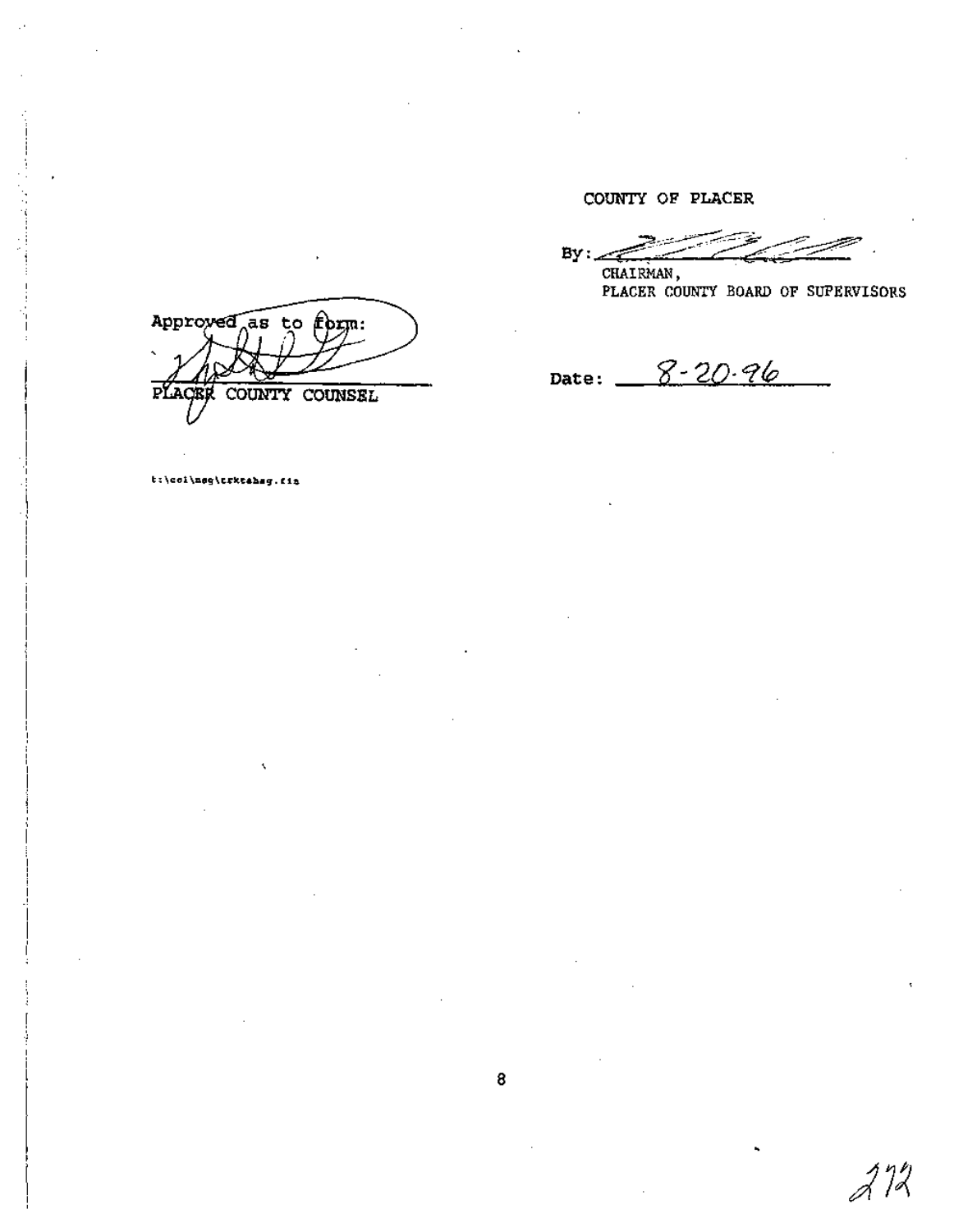#### EXHIBIT "A", PACE 1

LITE 1611

 $\pmb{\ast}$  .

April 11, 1995 Nº 69202.LD9

#### **EXHIBIT "A"**

#### **ACCESS AND PARKING EASEMENT**

as shown on the attached Exhibit "B", for ingress, egress and parking An easement over and across a portion of the SW 1/4 of Section 6, T.15 N., R.17 E., M.D.M., Placer County, California, being a portion of that certain parcel of fand described in Book 455 at Page 448 as filed In the Office of the Recorder of said Placer County, and being more particularly described as follows:

BEGINNING at the southeast comer of said 455/OR/448, being on the southwesterly right of way line of Grove Street and considering the Maridian of this description to be identical to the Meridian of said 455/OR/448:

Thence 6 43° 05'00"W 200.00 feet along the south line of said 455/OR/448;

Thance N 46° 55'00"W 80.00 feet:

Thance N 43° 05'00"E 171.00 feet:

Thence N 56° 55'00"W 37.00 feet:

Thence N 43°05'00"E 29.00 feet to a point on said southwesterly right of way line;

Thance S 46°55'00"E 117.00 feet along said right of way line to the POINT OF BEGINNING.

Sald property as describad contains 17,073 sq. ft. more or less.

Refer this description to your Title Company before Incorporating it into any document.

Prepared by Jano, (len ıs M 1/1999 **License** OF CALL K.B. Foster Civil Engineering, Inc.

(916) 546-3381 P.O. Box 129 Carnelian Bay, California 96140